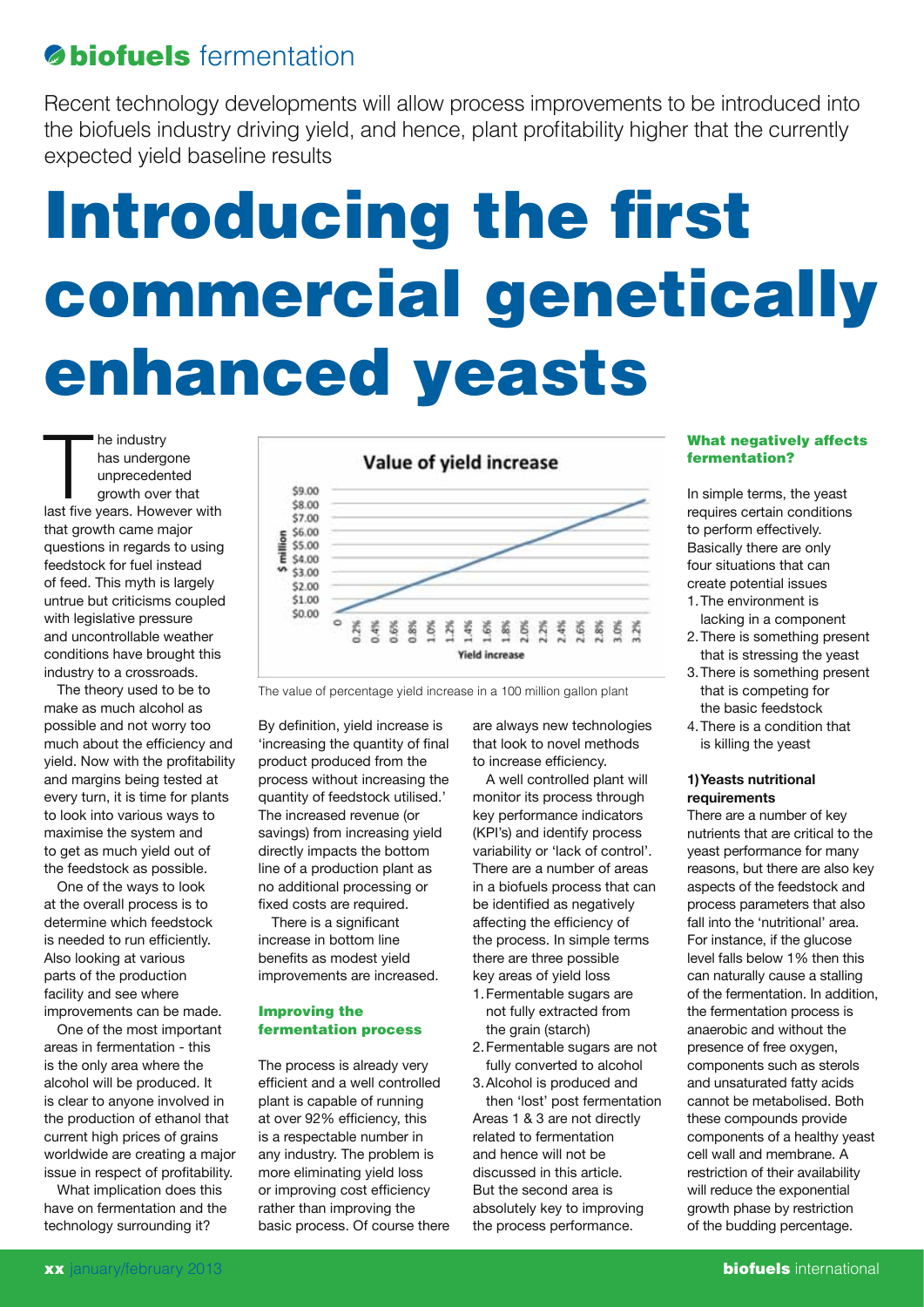# fermentation **biofuels**

#### Typical criteria for yeast nutritional requirements **Category Carbohydrates Nitrogen** Other major components Macro nutrients Micro Nutrients Vitamins **Description** Glucose, maltose, maltotriose Small chain peptides, amino acids, ammonia, urea Phosphorus, sulphur and oxygen Potassium, calcium, iron, manganese, chloride, magnesium and zinc Cobalt, boron, cadmium, chromium, iodine, molybdenum, nickel, and vanadium Biotin, pantothenic acid, Inositol, thiamin, nicotinic acid and pyridoxine **Comments** These are the only sugars the yeast can utilise listed in order of preference, without them fermentation and growth stops Amino acids are required to allow the yeast to produce proteins & enzymes and hence critical to growth and fermentation. The yeast can either take in these building blocks or assimilate them from a raw nitrogen source Most of these are present in grain mash, with slightly varying levels depending on the type of grain and environmental conditions during season Most of these are present in grain mash, with slightly varying levels depending on the type of grain and environmental conditions during season

Due to the potential of mash components changing from week to week, through differing sources of grain, a number of the most consistently controlled production processes use a commercial yeast food to ensure that critical nutritional components are always present. Generally these products are cost effective and are justified by the more consistent results.

It is clear that in the respect of nitrogen, which after carbohydrates is considered the most important nutritional component, there is significant data to show the benefit of supplying suitable amino acids as opposed to relying on other chemicals such as ammonia or urea. Based on this a significant number of facilities will use a protease to supply amino acids and small di and tripeptides through the breakdown of proteins present in the mash. The end result here is generally a spike in the metabolic activity of

the yeast combined with a slightly lower requirement of other nitrogen sources. Please note with certain proteases a slight yield improvement has been identified and is generally linked to the breakdown of the protein structure freeing up bound starch that can then be used either in the current fermenter or through the backset recycle in following fermentations.

## **2) 'Something is stressing the yeast'**

This can happen from a number of sources. Some of them include typical components from feedstock or feedstock preparation, chemicals from processing/ cleaning materials, byproducts from contaminants or products recycled from previous batches.

In all of these cases the stressor exerts a negative effect on the yeast through chemical or metabolic impacts. The most common of these are as follows:

- 1.Organic acids (lactic and acetic acids) produced by contaminating bacteria or wild yeasts
- 2.Sodium residue from cleaning cycles. In zero discharge plants, all waste caustic (sodium hydroxide) has to be returned to the process or removed off site through a high cost approved method. Of course there are a number of other components that can directly cause issues to the fermentation, but usually the high mash volumes and associated dilution in the fermentor can limit the effect. The organic acid issues are generally produced by the presence of Gram positive lactic acid bacteria (LAB). These organisms are very prevalent in the environment and are very difficult to eliminate from the process. A common methodology is to use a small maintenance dose of antibiotics in both the propagation as well as

the fermentation. The most

common treatment is that of Virginiamycin, Penicillin or a blend of antibiotics. The aim here is to eliminate or at least restrict the growth cycle of the bacteria thus eliminating the production of the organic acids.

The bacteria have a dual impact in as much that it impacts both situations 2 & 3. Initially the bacteria consume the same nutritional requirements as the yeast and this has a direct relationship to yield loss in the following ways:

- For every molecule of lactic acid that is produced is a loss of one molecule of ethanol
- For every 90 grams of lactic made, 46 grams of ethanol could have been made
- Likewise from acetic acid, for every 60 grams of acetic acid made, 46 grams of ethanol could have been made.

In addition, the stress impact of the presence of these organic acids is even more dramatic. In practical terms if the level of contamination of LAB is in the region of 106 cells per ml. it is reasonable to anticipate a reduction in alcohol production of up to 1-2% alcohol by weight of the final alcohol content at fermenter drop. In a 750,000 gallons (2,839,000 liters) fermentor this would equate to a loss of approximately \$25,000 – \$50,000 (€19,000- €37,000). Take this times the number of fermentors run and this loss adds up very quickly.

Other treatment options can include non-antibiotic options that allow microbial control and a potential premium in respect of DDGS pricing. Therefore multiple options are being explored to achieve this and the three most common choices are:

- 1.Hop acids known to have a bacteriostatic effect is probably the most common Non-antibiotic option
- 2.Generated chlorine dioxide – a very powerful reducing agent that will kill bacteria at levels as low as 2-5ppm but yeast can survive up